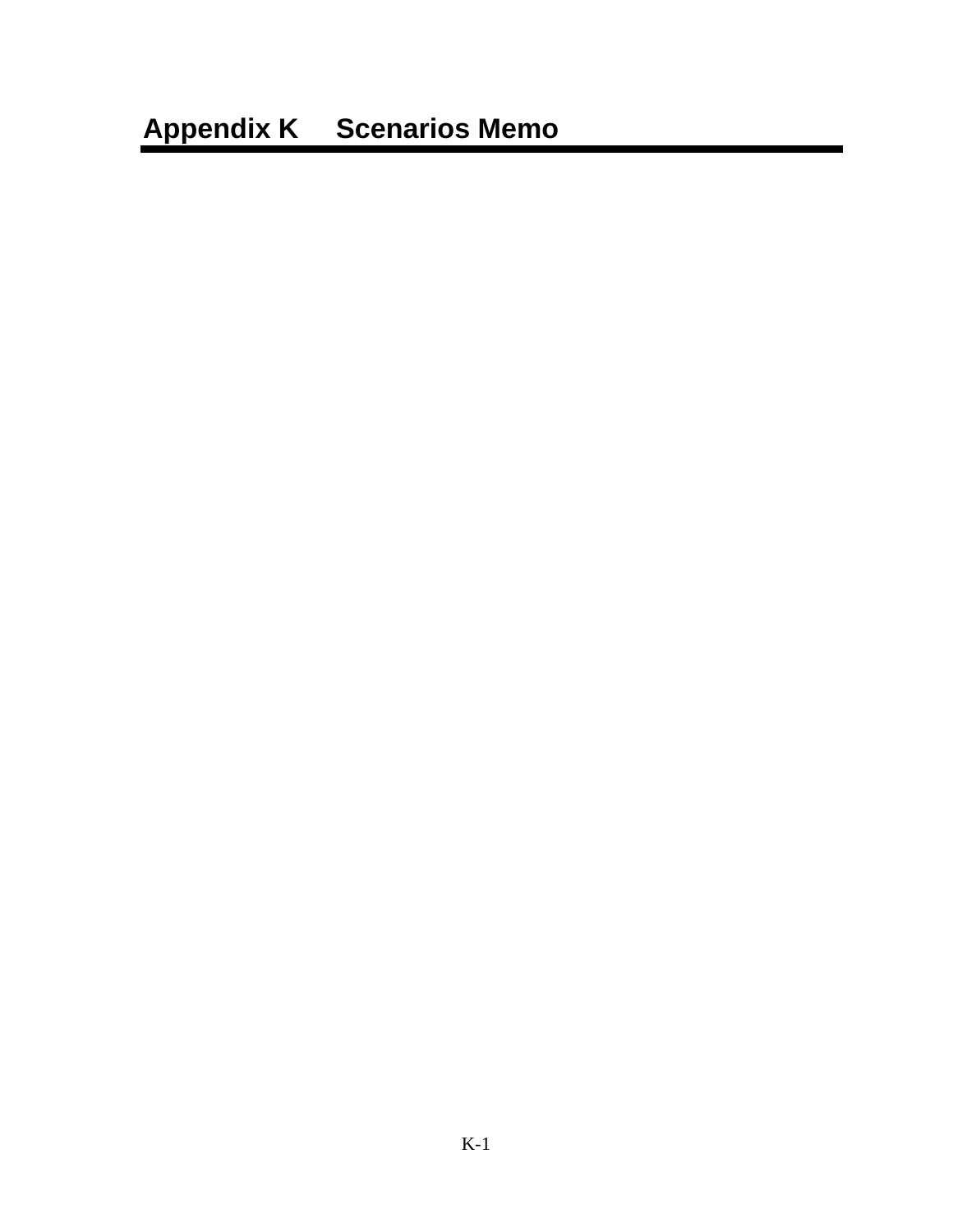

# **MEMORANDUM**

**Title:** Future Scenarios for the California Wholesale Water System

**Date:** September 14, 2009

**Subject:** Scenarios

This memorandum provides context for the scenarios portion of the Study 1 work and a recommended structure for selecting scenarios to be analyzed through Study 1: Statewide and Regional Water-Energy Relationship.

### **Introduction**

On December 20, 2007 the California Public Utilities Commission (CPUC) issued Decision 07-12-050 which ordered that a model be developed "… of the functional relationship between water use in California and energy used in the water sector that can be used in a predictive mode: Given a specific water delivery requirements developed from precipitation pattern information, what is the expected energy use."<sup>1</sup> The CPUC decision further stipulated:

- "The report should include historic relationships between water deliveries and energy use, and time series embedded energy values (kWh/acre foot or MMBTU/acre foot) for a range of scenarios of future conditions."
- "For the State and Federal project, also assess the impact of United States District Judge Wagner's current injunction against reduced pumping or increased water releases from late December through June."
- "For the State, Federal, and Colorado River projects, provide a response to the question: If water conservation results in reduced demand for water in the service area, will that be reflected in reduced water deliveries by the project, and reduced conveyance energy consumption?"

Subsequently, a Request for Proposals (RFP) was issued by the California Institute for Environment and Energy (CIEE) on behalf of the CPUC. The RFP scope of work stated that "In

<sup>&</sup>lt;u>.</u> <sup>1</sup> California Public Utilities Commission Decision 07-12-050, Appendix B, p.2.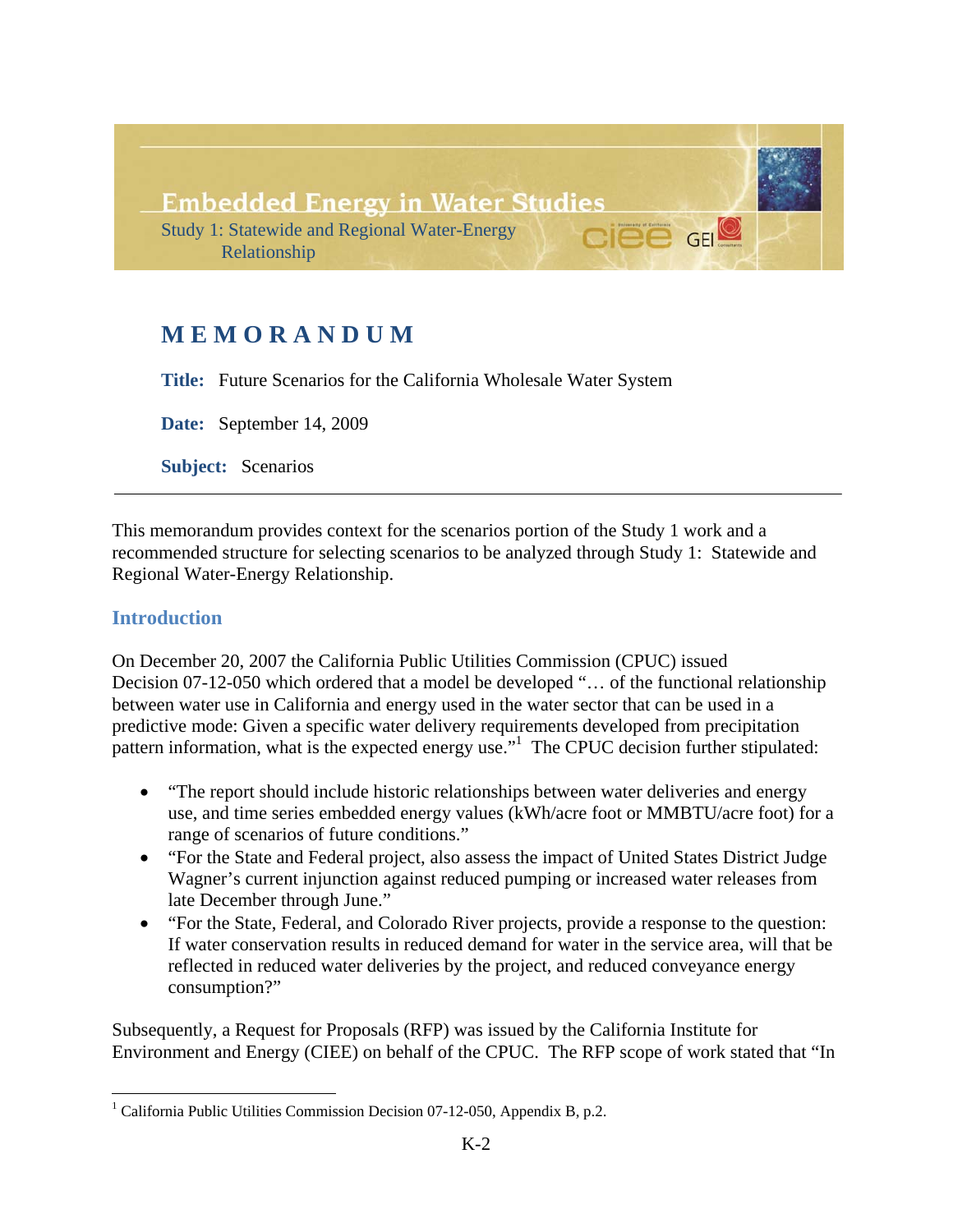consultation with CPUC staff, the contractor will examine these [*historical relationships between*  water deliveries and energy use]<sup>2</sup> relationships for a range of scenarios of future conditions in California."<sup>3</sup> In addition, the RFP stated that "The contractor will analyze key regulatory and policy decisions inside and outside of California that may affect the amount of water available to areas in California. For example, for the State and Federal projects, the contractor will assess the impact of District Judge Wanger's decision that required export pumping reductions in order to protect delta smelt. Similarly, for the State, Federal, and Colorado River projects, the contractor will assess the impact of policies promoting water conservation on demand for water in service areas (e.g., will there be reduced water deliveries and reduced energy consumption for conveyance of the water?). The contractor may want to quantify their findings through scenario analysis  $\ldots$ <sup>4</sup>

The team of GEI Consultants and Navigant Consulting was engaged to develop the model and to conduct the scenarios described above. The GEI/NCI Study Team recommended "… consult[ing] with CIEE and CPUC staff and consultants to formulate a specific set of possible future California conditions that will be examined under this task. The Study Team will also solicit input from water and energy stakeholders to select the scenarios for evaluation, especially any official forums that have been specifically established to support implementation of state policy goals such as the Climate Action Team's Water-Energy Technology sub-committee ("WET-CAT") that is helping to develop the water sector's response to greenhouse gas emissions reduction in support of AB32."<sup>5</sup>

A public workshop is being conducted to solicit input from key stakeholders about the types of scenarios that should be evaluated through Study 1. In preparation for this workshop, the GEI/NCI Study Team conducted research and interviews to identify:

- The types of future wholesale water conditions that are being predicted and analyzed by key water and energy stakeholders in California,
- The values and types of assumptions that are being employed in these scenarios, and
- The types of models that are being used to analyze those scenarios.

This memorandum documents the results of the Study Team's research and inquiries with respect to the types of California wholesale water scenarios that are presently being evaluated by state agencies and other key stakeholders. In order to assure consistency with other state policymaking and regulatory proceedings related to the state's water resources, the Study Team recommends that the primary scenarios and assumptions being employed by the Air Resources Board (ARB), the Department of Water Resources (DWR) and the Energy Commission (CEC) be used to develop the Study 1 scenarios.

In order to meet the study schedule, the Study Team is developing the predictive model concurrent with the discussion and selection of scenarios. The model will be designed to

 $\overline{a}$ <sup>2</sup> Bracketed phrase extracted from the same paragraph and inserted here for clarity.<br><sup>3</sup> Celifornia Institute for Energy and Environment "Embedded Energy in Weter Stud

<sup>&</sup>lt;sup>3</sup> California Institute for Energy and Environment "Embedded Energy in Water Studies, "RFP CP1-007-08, April 30, 2008, p.5. 4

 $4$  Ibid.

<sup>&</sup>lt;sup>5</sup> "Embedded Energy in Water Study 1 Work Plan," January 7, 2009, p.23.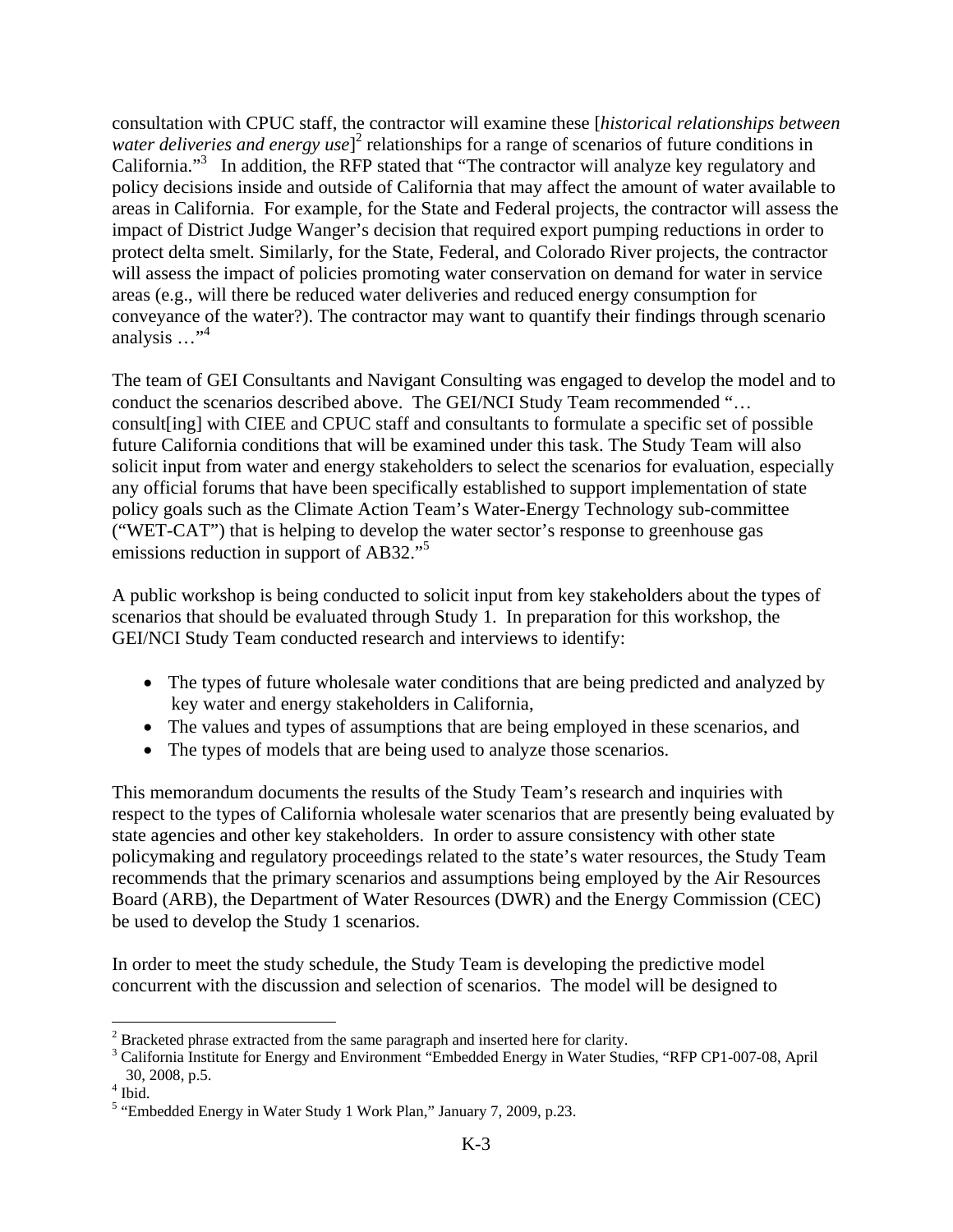accommodate the changes in key variables indicated by the selected scenarios. The model will calculate the net energy consumption by the water system at the facility, region, Investor Owned Utility (IOU), and state level.

# **What is a "Scenario?"**

Scenario analysis describes a process of hypothesizing about potential future conditions and then projecting the impacts of those potential future conditions. In the context of Study 1, scenarios are being developed to represent the range of potential water deliveries given a wide variety of changes in variables, including but not limited to:

- *Changes in California's Water Supply Portfolio*; e.g., changes in hydrology; changes to the quantity, timing and location of surface and groundwater supplies; and changes in the mix of water resources in water supply portfolios.
- *Changes in the Quantity, Timing and Location of Water Consumption*; e.g., due to changes in population; changes in agricultural vs. urban water demand; changes in policies; and changes in water end-use technologies.
- *Changes in Water Delivery Operations*; e.g., due to changes in policies, regulations, water delivery commitments and/or infrastructure (e.g., more or less conveyance or storage capacity at key points in the wholesale water system).

In fact, there are many variables that could affect both the amount and timing of wholesale water deliveries throughout California. Scenarios evaluated through Study 1 will need to consider the potential energy impacts of changing one or all of these variables.

In addition to the variables described above, the Study 1 scope of work requires that the energy impacts of changes in water policies and regulations also be evaluated. The range of potential changes in water policies and regulations is very broad. A strong framework for considering the range of scenarios to be evaluated is needed.

Inherent within each scenario is an associated timeframe that governs several variables including but not limited to: baseline demand, climate change impacts, and realistic amount of infrastructure changes. Scenarios to be evaluated will consider potential energy impacts in 2010, 2020, and 2030. The manner in which Study 1 will structure scenario analyses to evaluate impacts is discussed in the Composite Scenarios Section later in this memorandum.

Given the potential complexity of this effort, the GEI/NCI Study Team conducted research and interviews of California water-energy experts to identify those scenarios that are deemed most likely and significant in context of California's water and energy resources, policies, planning and operations. The primary sources included the designated water-energy leads at the California Department of Water Resources (DWR) and the California Energy Commission (CEC). In addition, a Director of the Water Replenishment District of Southern California was interviewed. The results of these studies and interviews are presented below. A summary of our findings and Strawperson scenarios matrix is provided at the end of this memorandum.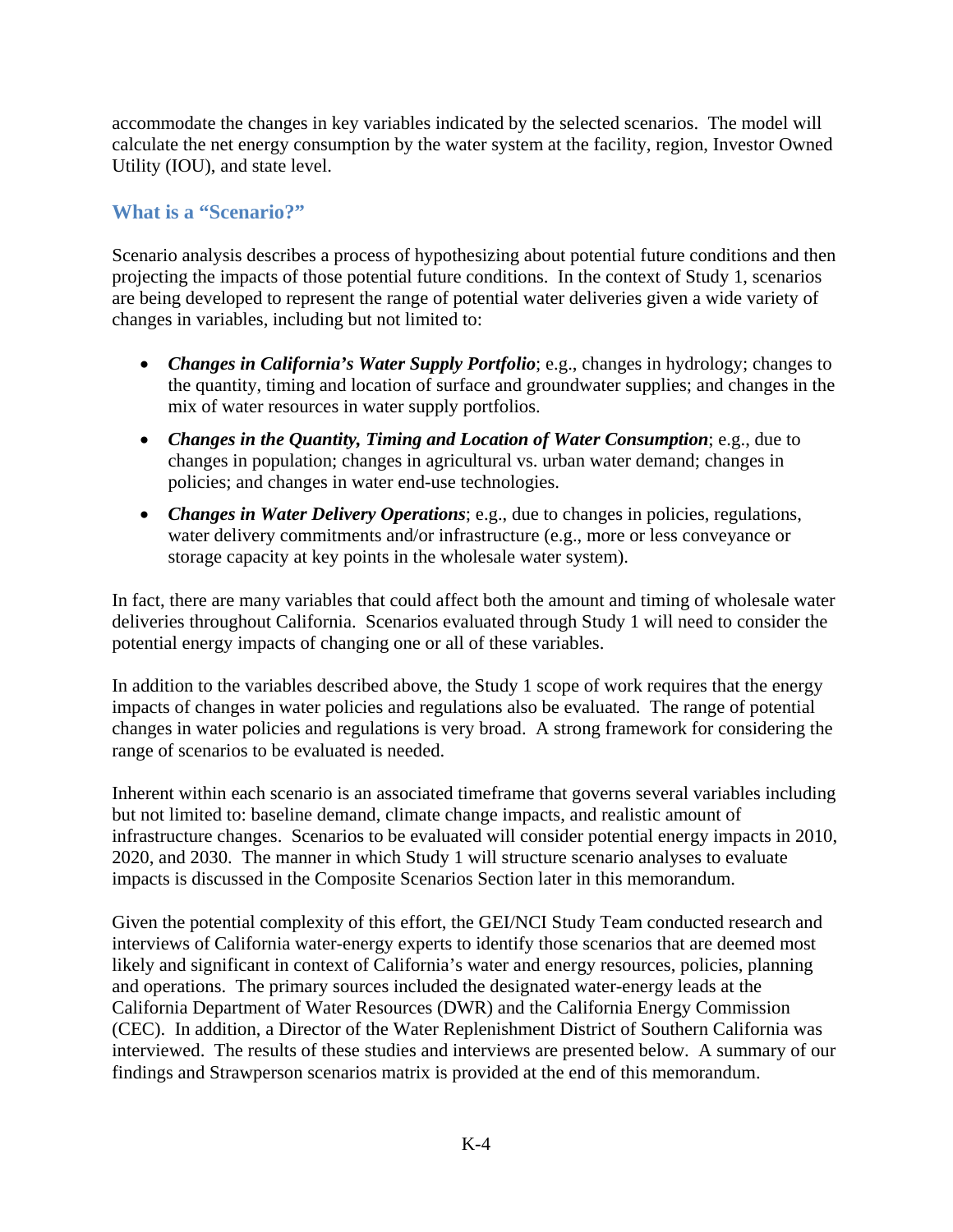Study 1's focus is on evaluating scenarios that could affect the amount and timing of energy used by the state's wholesale water systems by changing the amount and timing of wholesale water deliveries in California. The effect of potential impacts will be simulated by changing the appropriate user-defined variables in the model.

Mapping each scenario to changes in model variables is an important step in determining how to simulate each scenario. An illustration of the mapping process can be seen in Figure 1.



## *Figure 1: Mapping Scenario Examples to Model Variable Changes*

The primary types of scenarios being evaluated by key water, energy and climate stakeholders in California are described in the next section of this memorandum.

# **Scenario Variable Categories**

Possible future scenarios for California's wholesale water system are affected by variables in three main categories: Demand Changes, Policies and Regulation, and Climate Change. The Study Team will develop composite scenarios that evaluate the combined impact of these variables. This section presents the Study Team's research on these variables and how they should be evaluated through Study 1. Draft recommendations developed earlier were presented to key stakeholders to solicit feedback. The recommendations in this document incorporate the input of these stakeholders who include: California Department of Water Resources (DWR), California Energy Commission (CEC), State Water Resources Control Board (SWRCD), Natural Resources Defense Council (NRDC), and Pacific Institute (PacInst).

### *Changes in Demand*

Water demand in the state of California is subject to change due to numerous factors including population growth, changes in land use, regional population shifts, and economic growth. Demand is typically split into urban and agricultural use and environmental needs. Each sector has its own drivers that could potentially increase or decrease water use.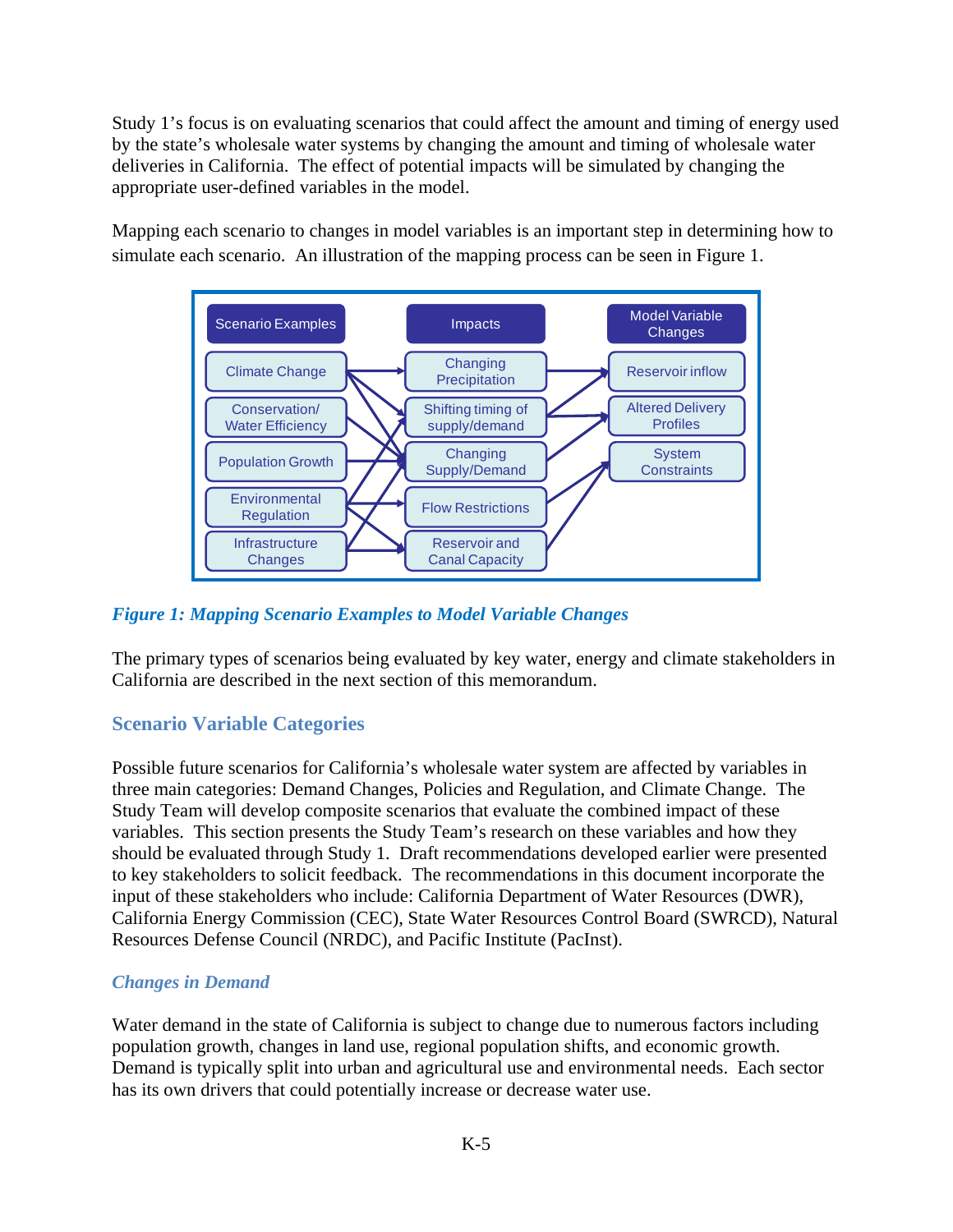Multiple parameters drive urban and agriculture water demand. Urban drivers include: population growth, population distribution, economic growth, income levels, price elasticity, housing size, and water conservation among others. DWR uses California Department of Finance (DOF) estimates for future population growth see Table 1. Agricultural demand drivers include: state-wide changes in irrigated land area, multi-cropping, amount of water need per area of crop, crop yield, and irrigation practices among other things.

| Year | <b>Population (Millions)</b> |
|------|------------------------------|
| 2009 | 37                           |
| 2020 | 44                           |
| 2050 | 55                           |
| 2100 | 90                           |

### *Table 1: California Population Projections*

### *Previous Scenario Analyses*

DWR presented California water demand scenarios in its 2005 Water Plan Update by sector (urban and agricultural). 6 Four scenarios are presented: Current Trends, More Resource Intensive, Less Resource Intensive, and Low Water Demand. Additionally, the Pacific Institute developed a fifth demand scenario that modifies DWR assumptions about water prices and the potential for efficiency.<sup>7</sup> The Pacific Institute "High Efficiency Scenario" is more aggressive than any put forth by the DWR. DWR scenarios are briefly described in Table 2.

<sup>&</sup>lt;sup>6</sup> Department of Water Resources. *Quantified Scenarios of 2030 California Water Demand.* 2005

The Pacific Institute. *California Water 2030: An Efficient Future*. 2005.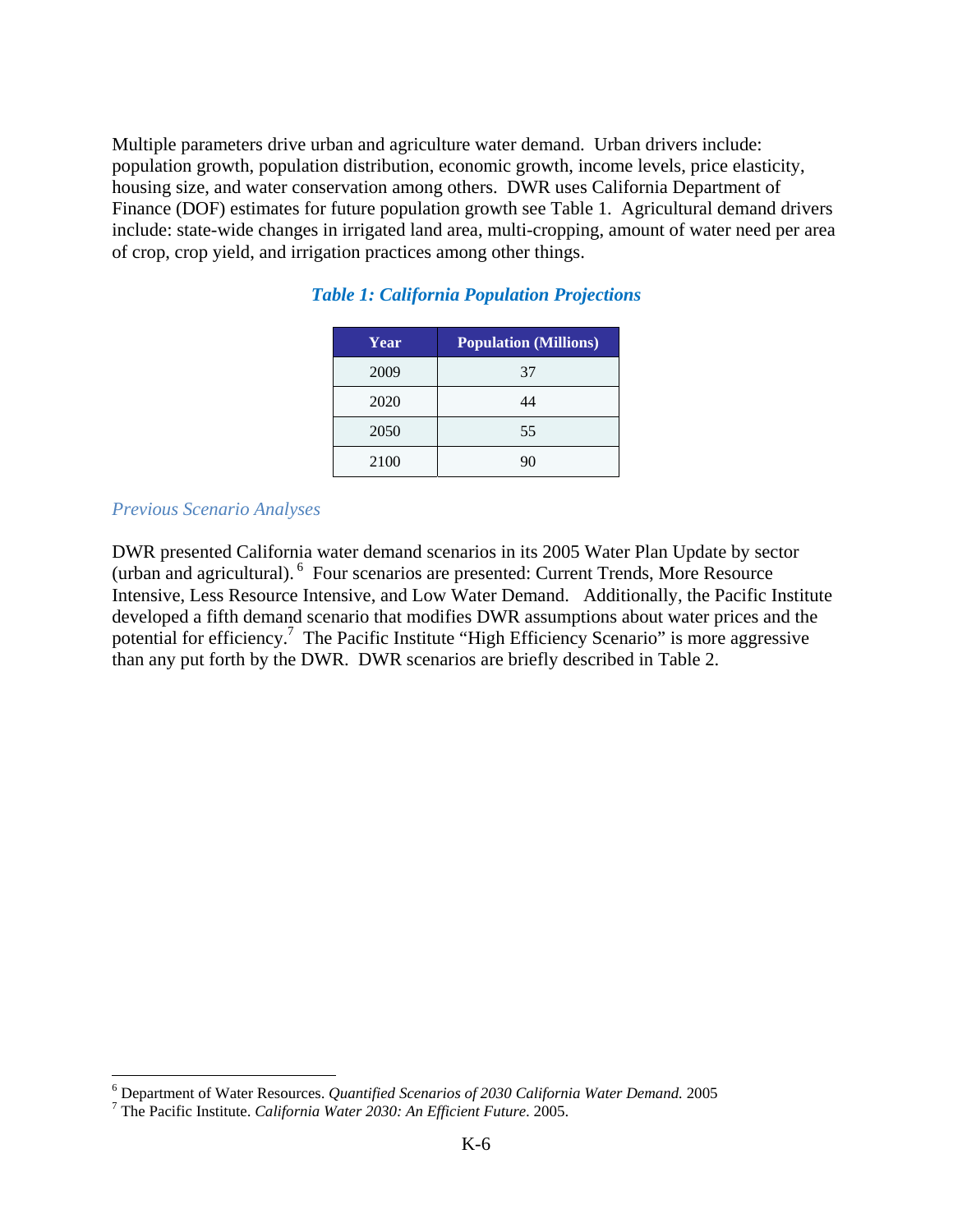|  |  |  | <b>Table 2: DWR Demand Scenarios</b> |
|--|--|--|--------------------------------------|
|--|--|--|--------------------------------------|

| <b>Scenario</b>     | <b>Description</b>                                                                                                                                                                                                                                                                                 |
|---------------------|----------------------------------------------------------------------------------------------------------------------------------------------------------------------------------------------------------------------------------------------------------------------------------------------------|
| Current             | • Water demand based on current trends                                                                                                                                                                                                                                                             |
| <b>Trends</b>       | • Assumes naturally occurring 10% conservation                                                                                                                                                                                                                                                     |
| More                | • Higher population than current trends                                                                                                                                                                                                                                                            |
| Resource            | • Increase in high-water intensity activities across all sectors                                                                                                                                                                                                                                   |
| Intensive           | • Assumes naturally occurring 5% conservation                                                                                                                                                                                                                                                      |
| Less                | • Lower population than current trends                                                                                                                                                                                                                                                             |
| Resource            | • Decrease in high-water intensity activities across all sectors                                                                                                                                                                                                                                   |
| Intensive           | • Assumes naturally occurring 15% conservation                                                                                                                                                                                                                                                     |
| Low Water<br>Demand | • Slower population growth, increasing conservation, low-water use<br>development.<br>• Agricultural sector becomes more water efficient than expected<br>• Lower urban and agricultural demand allows greater allocations to the<br>environment<br>• Assumes naturally occurring 15% conservation |

The DWR scenarios present the range of water demand in the state by region (North, Central, and South, see Figure 2) and sector (urban or agricultural). Figure 3 and Figure 4 depict the statewide water demand under each scenario and the regional distribution of water demand changes.



*Figure 2: California Hydrologic Regions (left) and Geographic Regions (right)*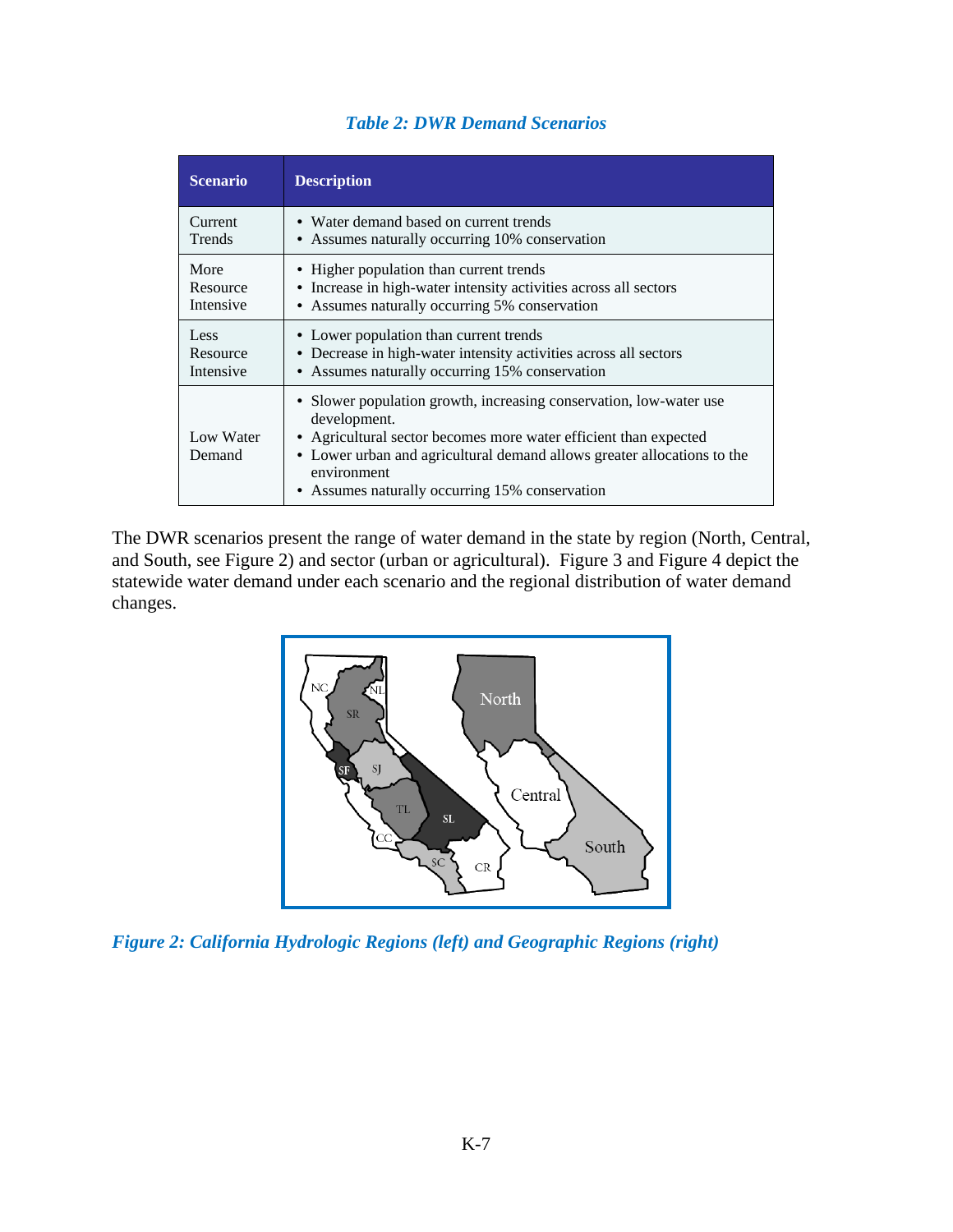

MRI: "More Resource Intensive" scenario with high population growth, low population density, and low conservation CT: "Current Trends" scenario with CA DOF defined population growth, current population density and conservation levels LRI: "Less Resource Intensive" scenario with CA DOF defined population growth, high population density, and high levels of conservation

LWD: "Low Water Demand" scenario with lower population growth, high population density, and significant conservation efforts

### *Figure 3: DWR Future Urban Demand Scenarios*



CWU red: Crop Water Use Reduction

### *Figure 4: DWR Future Agricultural Demand Scenario*

Environmental flow is the regulatory amount of water required to be discharged into natural waterways to sustain the local ecology and fisheries of river basins. These are stipulated by various agencies including the California Department of Fish and Game, Federal Energy Regulatory Commission, California State Courts, and other groups. Regional and total environmental demand modeled by DWR can be seen in Table 3. The majority of environmental flow needs are in the northern part of the state and volumes are expected to change little over time.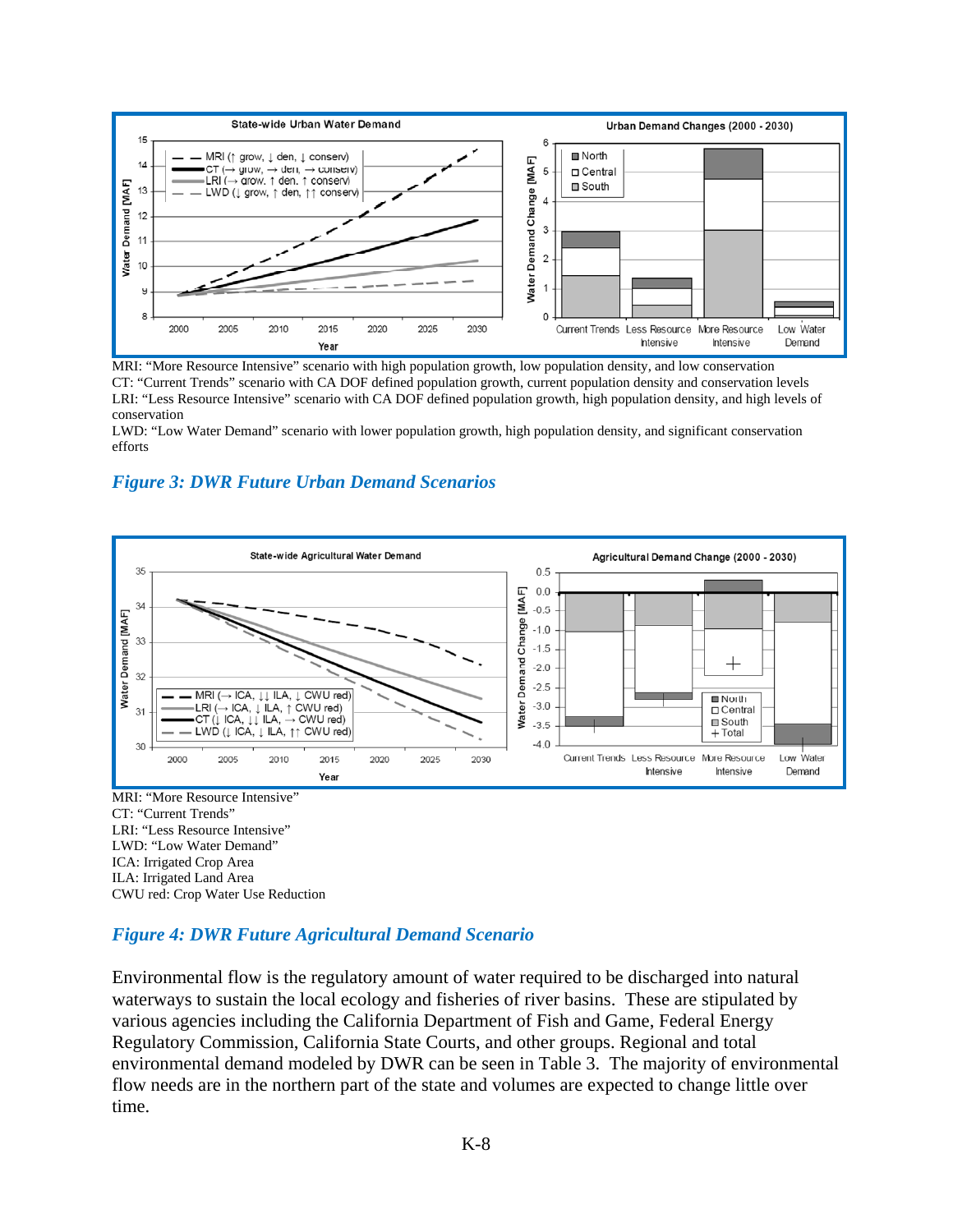|                                         |              | Year 2030 by scenario             |                                          |                                 |                                                    |  |
|-----------------------------------------|--------------|-----------------------------------|------------------------------------------|---------------------------------|----------------------------------------------------|--|
| <b>Water Demand</b><br>(in <b>MAF</b> ) | Year<br>2000 | <b>Low Water</b><br><b>Demand</b> | <b>Less Resource</b><br><b>Intensive</b> | <b>Current</b><br><b>Trends</b> | <b>More</b><br><b>Resource</b><br><b>Intensive</b> |  |
| North                                   | 33.02        | 33.81                             | 33.55                                    | 33.29                           | 33.02                                              |  |
| Central                                 | 6.19         | 6.88                              | 6.65                                     | 6.42                            | 6.19                                               |  |
| South                                   | 0.19         | 0.19                              | 0.19                                     | 0.19                            | 0.19                                               |  |
| <b>Total</b>                            | 39.41        | 40.89                             | 40.40                                    | 39.90                           | 39.41                                              |  |

### *Table 3: Environmental Flow Demand*

The Pacific Institute High Efficiency scenario is developed using the same model used by DWR for its planning purposes. The High Efficiency scenario maintains many of the same assumptions used by DWR with several key differences

- Urban and Agricultural water prices increase to higher levels (following historical trends)
- Price elasticity of water demand in the residential increased (demand is more responsive to increased in price)
- Water efficiency increases to  $+30\%$  savings from 5% under Current Trends
- Changes in Agricultural water use technologies

As a result of these assumptions, the High Efficiency Scenario predicts lower water demand in the urban and agricultural sector as depicted in

Figure 5 and Figure 6.



*Figure 5: Pacific Institute High Efficiency Scenario - Urban Demand*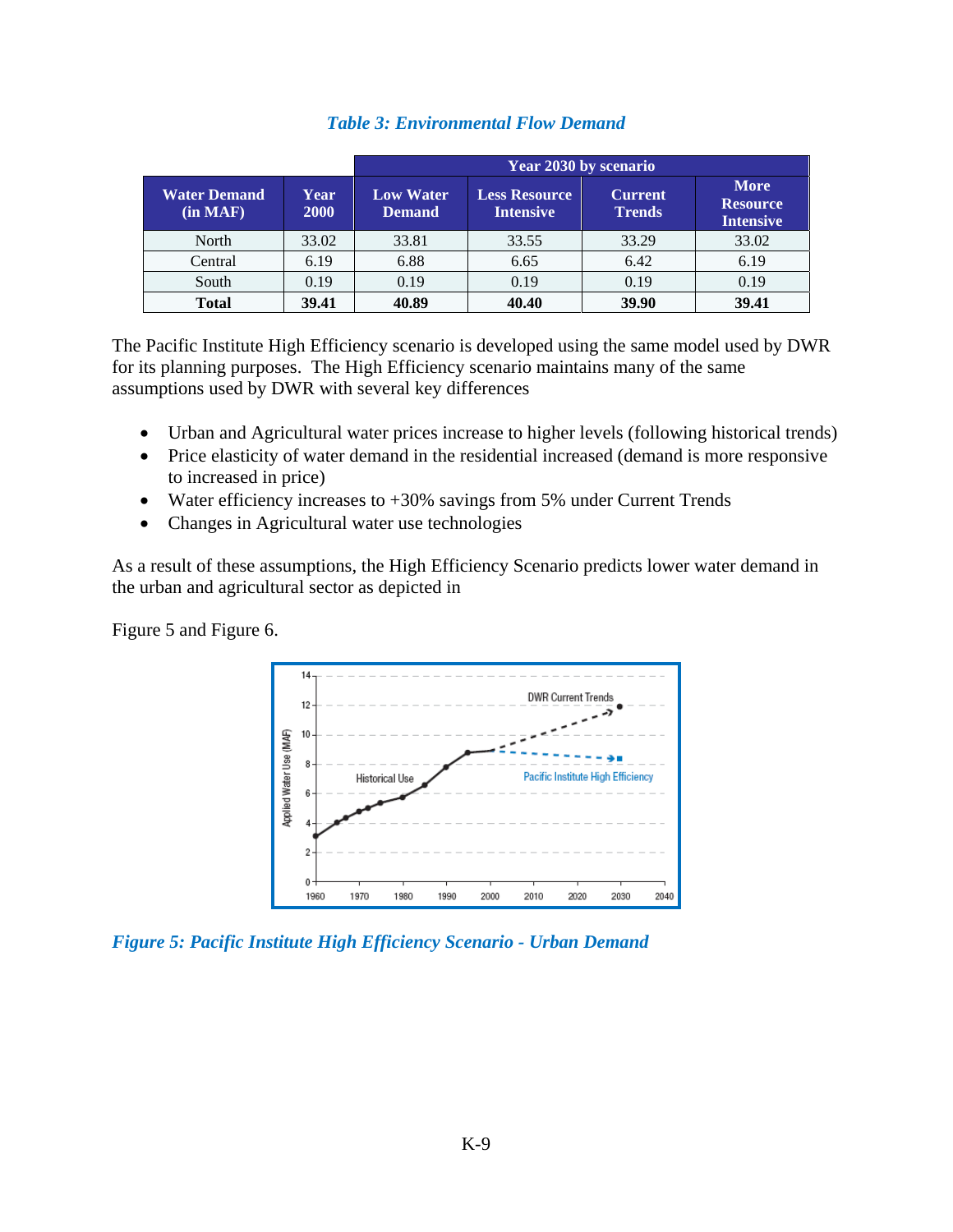

*Figure 6: Pacific Institute High Efficiency Scenario - Agricultural Demand* 

### *Recommended Variable Changes and Bounds*

The Study Team recommends adopting an upper and lower bound for water demand. As the agency responsible for statewide water planning, the Study Team views DWR's demand assumptions as authoritative. However, the Pacific Institute offers an alternative scenario based on other documented assumptions. The Study Team recommends adopting DWR's projection for "High Resource Intensity" as the upper bound for the demand variable. The lower bound should be a situation in which urban demand stays constant while agricultural demand follows DWR's "Low Water Demand" Scenario. When modeling a scenario in a given year, the Study Team will use the corresponding demand projections of high and low water demand for that same year (see Figure 7 and Figure 8 for bounds). Water deliveries to agricultural and urban demand areas will be scaled by the changes indicated by the projections. The Study Team will use regional data available from the DWR similar to the data presented in Figure 3 though Figure 6. Environmental demands are discussed further in the next section as they pertain to policy and regulatory issues.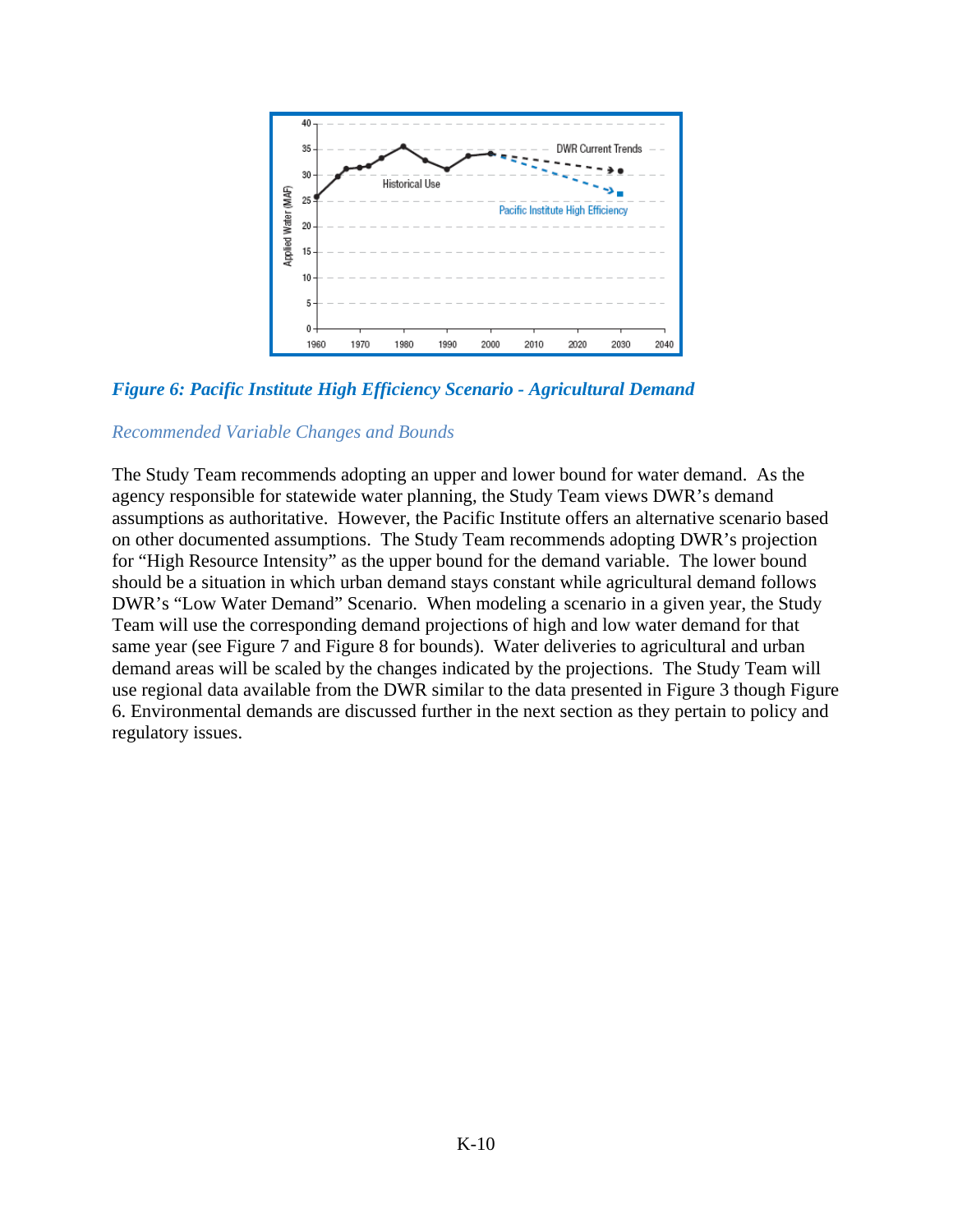

Note: Lower bound illustrates no change in urban demand; this lies between DWR's Low Water Demand projection and Pacific Institute's High Efficiency projection





*Figure 8: Agricultural Demand Bounds* 

### *New Policies and Regulation*

State and local policies and regulations govern the operations of the wholesale water system. For example, they can govern the maximum or minimum flow through an aqueduct, promote conservation, affect the amount of storage, or allow infrastructure changes. The list of possible policies and regulations is vast and those currently in place are constantly changing. DWR's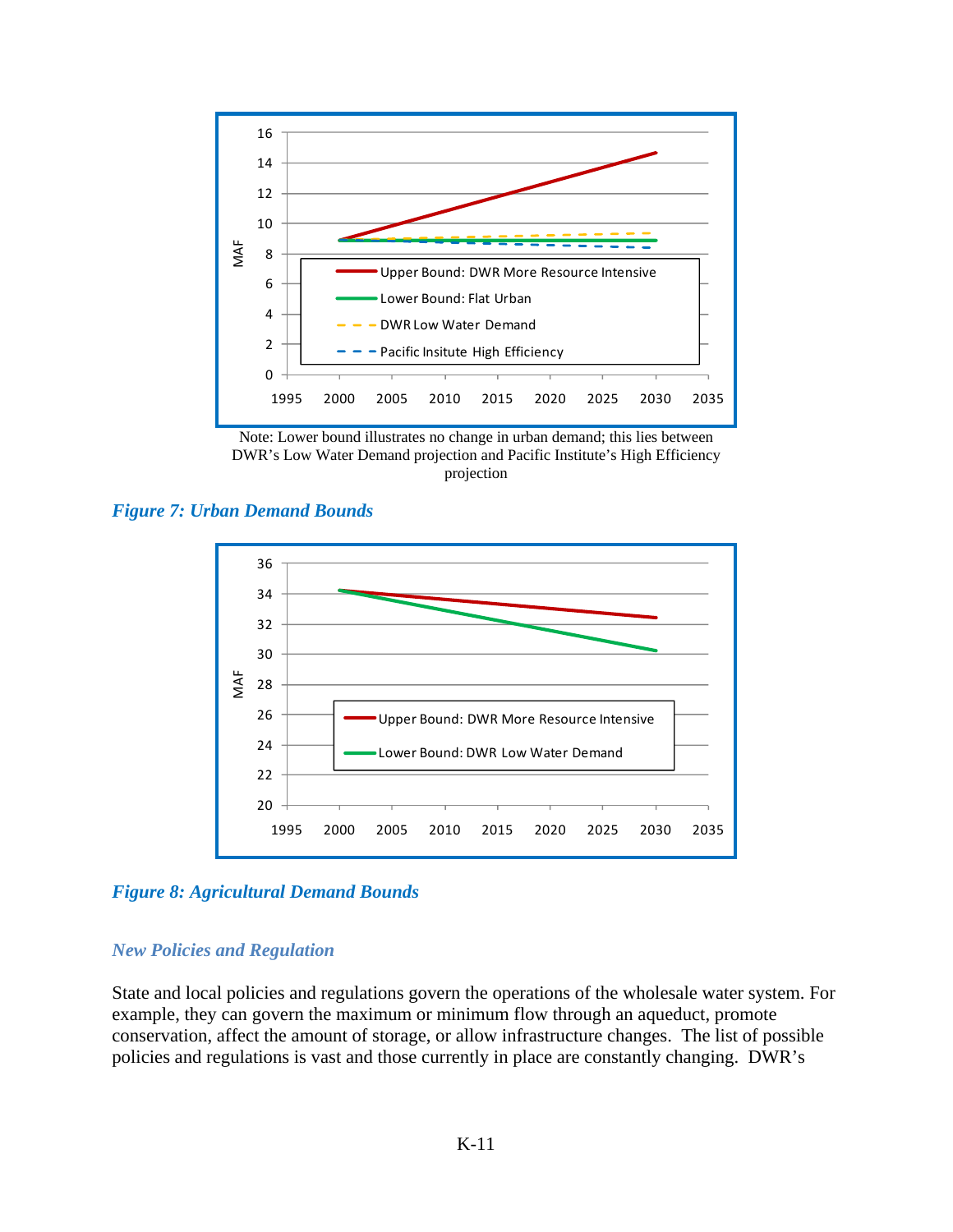lead modeler<sup>8</sup> stated that given the number and frequency of new policies and regulations, it is very difficult to model each one.

Examples of existing and past policies and regulations that affect the wholesale water system are:

- Bay Delta environmental flow restrictions
- Colorado River Aqueduct contract enforcement
- Delta withdrawals

1

- Reservoir releases mandatory storage levels
- Flood control reservations
- In-stream flow releases
- Water quality standards

The Study Team developed a categorization system to match each policy scenario to an impact listed in Figure 1. Each policy or regulatory scenario proposed will have one or more of the below impacts on the wholesale water system, see Table 4.

#### **Impacts EXAMPLE Regulations and Policies**  Shifting Timing and mix of Demand Conservation (20% in 2020 goal, AB49) • Environmental flow requirements Shifting Timing and mix of Supply • Regional self reliance (desalination, recycling, etc) Emerging groundwater contaminants • Flood control • Environmental flow requirements • Flood control Flow Restrictions  $\bullet$  Environmental flow requirements • Water rights Reservoir and Canal Capacity Delta conveyance Increased storage Flood control

### *Table 4: Categorization of Regulation and Policy Scenarios*

To capture the range of impacts on the California wholesale water system, each policy or regulation can be qualitatively ranked with respect to the level of impact it is likely to have on the state's water system. These qualitative judgments have been made in conjunction with key stakeholders that are knowledgeable about these issues before including them in the Study 1 scenarios. A full list of policies discussed with stakeholders can be seen in Appendix A along with their description, impact category, and likely qualitative effect on energy consumption.

<sup>&</sup>lt;sup>8</sup> Francis Chung, Ph.D., P.E. Chief of Modeling Support Branch – California Department of Water Resources. Interviewed: June  $26<sup>th</sup> 2009$ .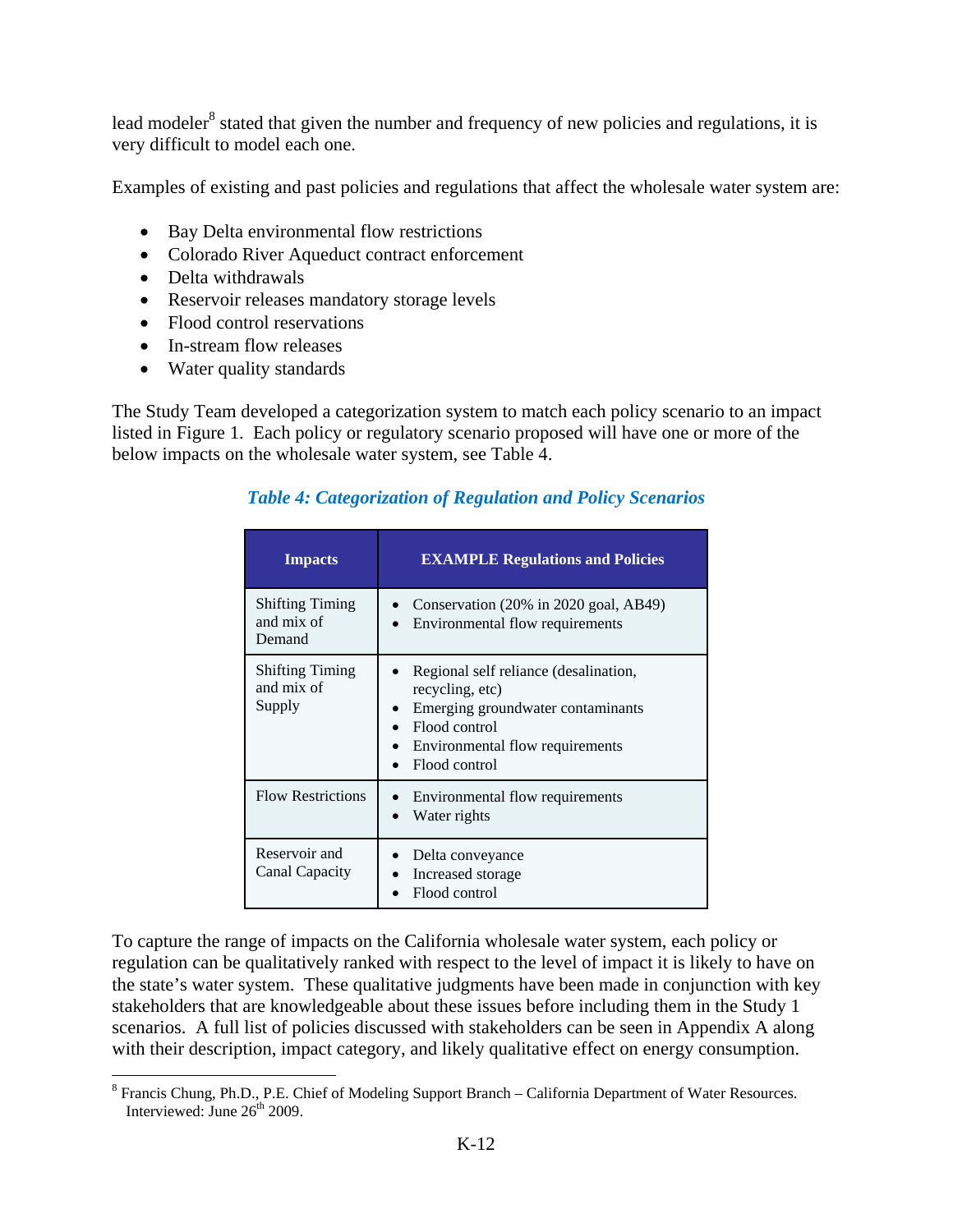### *Recommended Variable Changes and Bounds*

The Study Team interviewed experts in the field of water policy and regulation to obtain their input as to the types of future conditions that Study 1 should examine through scenario analyses.<sup>9,10,11,12</sup> More potential future conditions were cited than can be examined through Study 1 within the existing scope, budget and timeline. In addition, there is significant diversity of opinion as to the relative importance of various potential conditions when viewed in context of the future operations of the state's wholesale water system. For this reason, the Study Team recommends mapping potential water policies and regulations to a range of potential impacts on California's wholesale water systems and operations based on input received from the public workshop and internal discussions with the study team.

To capture the range of impacts that policies and regulations collectively have, the Study Team has assembled two policy and regulation scenarios. One is a package that represents actions that will reduce energy consumption statewide by the water sector. The other is a package that could result in increased energy consumption statewide by the water sector. This idea is illustrated in Figure 9; these packages will bound the range of impacts from policies and regulations. The policies and regulations listed in Figure 9 are only illustrative. The model will simulate the general trend that these scenarios have in increasing or decreasing water supply and demand.



# *Figure 9: Policy and Regulation Grouping*

### *Climate Change*

<u>.</u>

Over the past 200+ years, the burning of fossil fuels and deforestation has contributed to

<sup>&</sup>lt;sup>9</sup> John Andrew. Executive Manager for Climate Change – Department of Water Resources. Interviewed: June  $18<sup>th</sup>$ , 2009<br><sup>10</sup> Lorraine White. Specialist – California Energy Commission. Interviewed: June 22<sup>th</sup>, 2009<br><sup>11</sup> Lillian Kawasaki. Director – Water Replenishment District (WRD) of Southern California. Interviewed: June 22<sup>th</sup>,

<sup>2009 12</sup> Peter Gleick (PacInst), Heather Cooley (PacInst), Ronnie Cohen (NRDC). Interviewed during stakeholder meeting: July  $29<sup>th</sup>$ , 2009.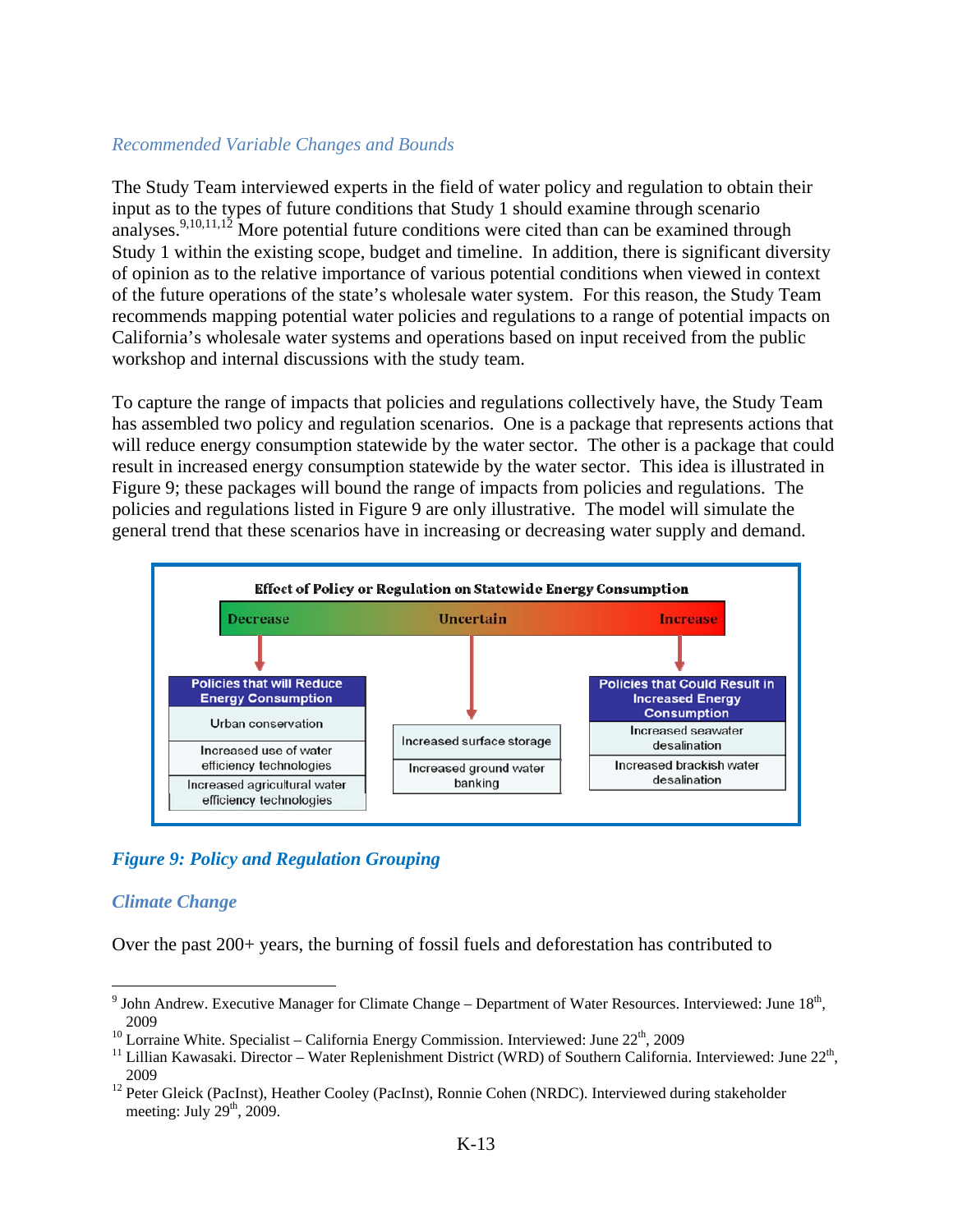increased concentrations of heat-trapping "greenhouse gases" (GHG) in our atmosphere. As the concentrations of these gases continue to increase, the Earth's temperature is climbing above past levels. The Earth's average surface temperature has increased by about 1.2 to 1.4°F in the last 100 years according to data from NASA. Other aspects of the climate are also changing such as rainfall patterns, snow and ice cover, and sea level. If GHGs continue to increase, climate models predict the average temperature at the Earth's surface could increase from 3.2 to 7.2°F above 1990 levels by 2100, though significant effects can occur as early as 2030. The Intergovernmental Panel on Climate Change (IPCC) reports the "impacts of climate change on freshwater systems are mainly due to the observed and projected increases in temperature, sea level and precipitation variability." These impacts include: shifts in the timing of river flow, rising sea levels affecting coastal groundwater sources, increased risk of flooding, increased demand, and exacerbated water pollution.

# *Previous Scenario Analyses*

Three state agencies are evaluating climate change impacts on the California wholesale water systems: the California Department of Water Resources (DWR), the California Energy Commission Public Interest Energy Research Program (CEC-PIER), and the Scripps Institution of Oceanography (Scripps). These studies are summarized in Table 5.

| Group                     | <b>Scenarios Tested</b>                                                                                            | <b>Notes</b>                                                                                                                                                                                                                                                                                                 |
|---------------------------|--------------------------------------------------------------------------------------------------------------------|--------------------------------------------------------------------------------------------------------------------------------------------------------------------------------------------------------------------------------------------------------------------------------------------------------------|
| <b>DWR</b><br>(2009)      | 12 Scenarios defined by CAT<br>$-2$ IPCC emissions scenarios<br>- Each emissions scenario is run<br>through 6 GCMs | • Examines State Water Project (SWP) and Central<br>Valley Project (CVP)<br>• Scenarios A2 and B1 bound the range of climate<br>change scenarios offered by the IPCC<br>• Climate change models are downscaled to<br>estimate the changes in average reservoir inflow<br>to all major SWP and CVP reservoirs |
| <b>CEC-PIER</b><br>(2009) | 2 Scenarios based on the A2<br>Emissions Scenario<br>- Warm only<br>- Warm and dry                                 | • Uses CALVIN model to examine water<br>management adaptation strategies<br>• Climate change models are downscaled to<br>estimate the changes in average reservoir inflow<br>to 37 reservoirs in the state                                                                                                   |
| <b>CEC-PIER</b><br>(2009) | Agricultural demand under<br>climate change scenarios                                                              | • Uses the WEAP model to examine agricultural<br>demand under climate change scenarios<br>• Examines the Sacramento River and San Joaquin<br>Valley only                                                                                                                                                     |
| <b>CEC-PIER</b><br>(2003) | 12 Scenarios:<br>- Temperature rise: $1.5-5$ °C<br>- Precipitation increase: 0-30%                                 | • Examines statewide system<br>• Scenario temperatures tested fall within range of<br><b>IPCC</b> emissions scenarios<br>• Climate change models are downscaled to<br>estimate reservoir inflow<br>• Increased temperatures increase evaporative<br>losses                                                   |
| Scripps<br>(2008)         | 4 scenarios bounded by the A2<br>and B1 Emissions Scenarios<br>$-$ reduction in runoff: 10-30%                     | • Using a water balance model with Monte Carlo<br>simulation, examines Lake Mead (Colorado<br>River) to estimate when the reservoir will<br>effectively dry up                                                                                                                                               |

# *Table 5: Summary of Recent Climate Change Studies on the California water System*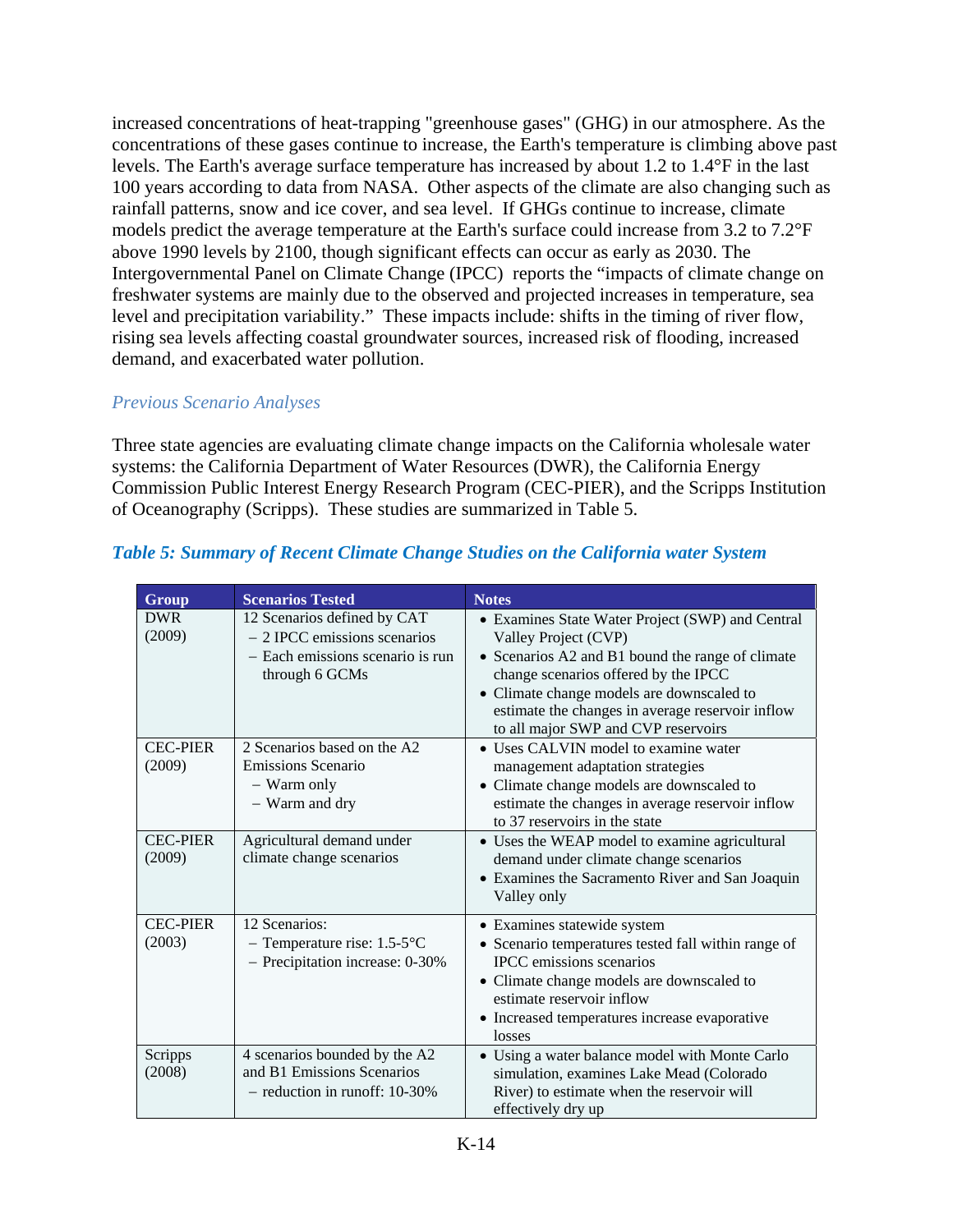Details of the Study Team's research on climate change, emissions scenarios, climate models, previous studies, and data is available by request.

# *Recommended Methodology for Modeling Climate Change*

Effects of climate change will not be modeled in this study. While the Study Team acknowledges that climate change could have a significant impact on state water systems in the long term, modeling its effects go beyond the scope of this project. Additionally, the model is intended to estimate the energy impacts prior to 2030; there is little work on climate change effects prior to 2030 that the study team could have leveraged.

# **Composite Scenarios**

Two composite scenarios will be developed to examine the future; they will be compared against a Baseline. The Baseline will represent the current water system infrastructure and operations, given DWR-estimated demand in 2010. Scenarios will be evaluated against this baseline condition.

Using the previously described two primary variables –high vs. low water demands and bundles of potential water policies and regulations - the Study team will develop a matrix of scenarios to test that combine multiple variables into a smaller, more manageable set of up to 2 scenarios:

- Scenario  $1 A$  low-energy scenario that assumes low demand and a package of policies that will reduce energy consumption
- Scenario  $2 A$  high-energy scenario that assumes high demand and a package of policies that may increase energy consumption

These composite scenarios are structured to provide a likely range (high vs. low) of potential energy impacts on the state's wholesale water systems. To capture this range, high water demand will be coupled with the policy package that could increase energy use while low water demand will be coupled with the policy package that will decrease energy use. These scenarios are subject to change pending the public workshop on water energy scenarios. Most likely to change are the policies and regulations and their combinations in the composite scenarios.

As previously discussed, there is an inherent timeframe associated with each composite scenario. The corresponding high and low projections of potential water demand associated with the timeframe of each scenario will be used. Table 6 displays the Study Team's suggested timeframe for scenario analysis. This figure reveals a total of 5 scenario runs. The Baseline Scenario is run for 2010 to allow comparison to all other scenarios. The two future scenarios are analyzed for years before 2030, consistent with the California Water Plan.

The Study Team recommends selecting the 2 scenarios described above to be evaluated through Study 1 with the objective of focusing stakeholder attention on those potential conditions that are most important to understanding the potential impacts of wholesale water operations on the state's energy resources and infrastructure.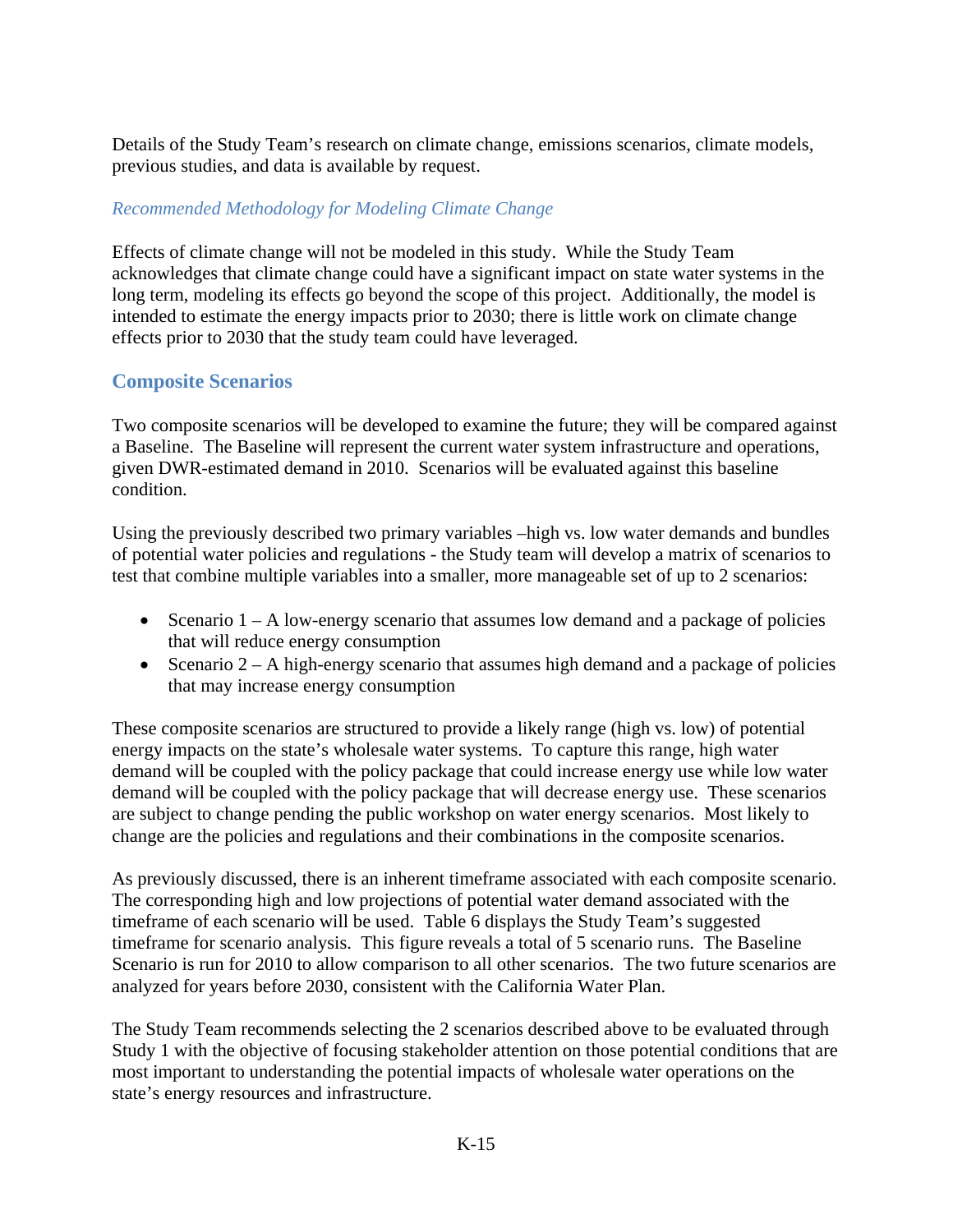The following table illustrates how the 2 scenarios (plus the baseline) are proposed to map to future time periods.

|                         | <b>Timeframe to simulate</b> |      |      |  |
|-------------------------|------------------------------|------|------|--|
| <b>Scenario</b>         | 2010                         | 2020 | 2030 |  |
| <b>Baseline</b>         | X                            |      |      |  |
| Scenario 1: Low Energy  |                              | X    | X    |  |
| Scenario 2: High Energy |                              | X    |      |  |

# *Table 6: Timeframe for Composite Scenarios (Example)*

The above matrix contemplates running one Base Case against which 5 scenario runs of potential future conditions will be evaluated. The net energy consumption at the facility, region, IOU, and state level will be calculated for each of the 5 scenarios.

# **Conclusions**

This Memorandum has suggested several scenarios on Demand Changes and Policies and Regulation based on other recent work and information from interviews and stakeholder meetings. A methodology for combining the effects of individual scenarios into composite scenarios has also been presented. Additional suggestions will be solicited during a special workshop tentatively scheduled for September 17, 2009. These scenarios can then be modeled and the impacts of the scenarios on California's wholesale water systems and the related energy impacts can be predicted.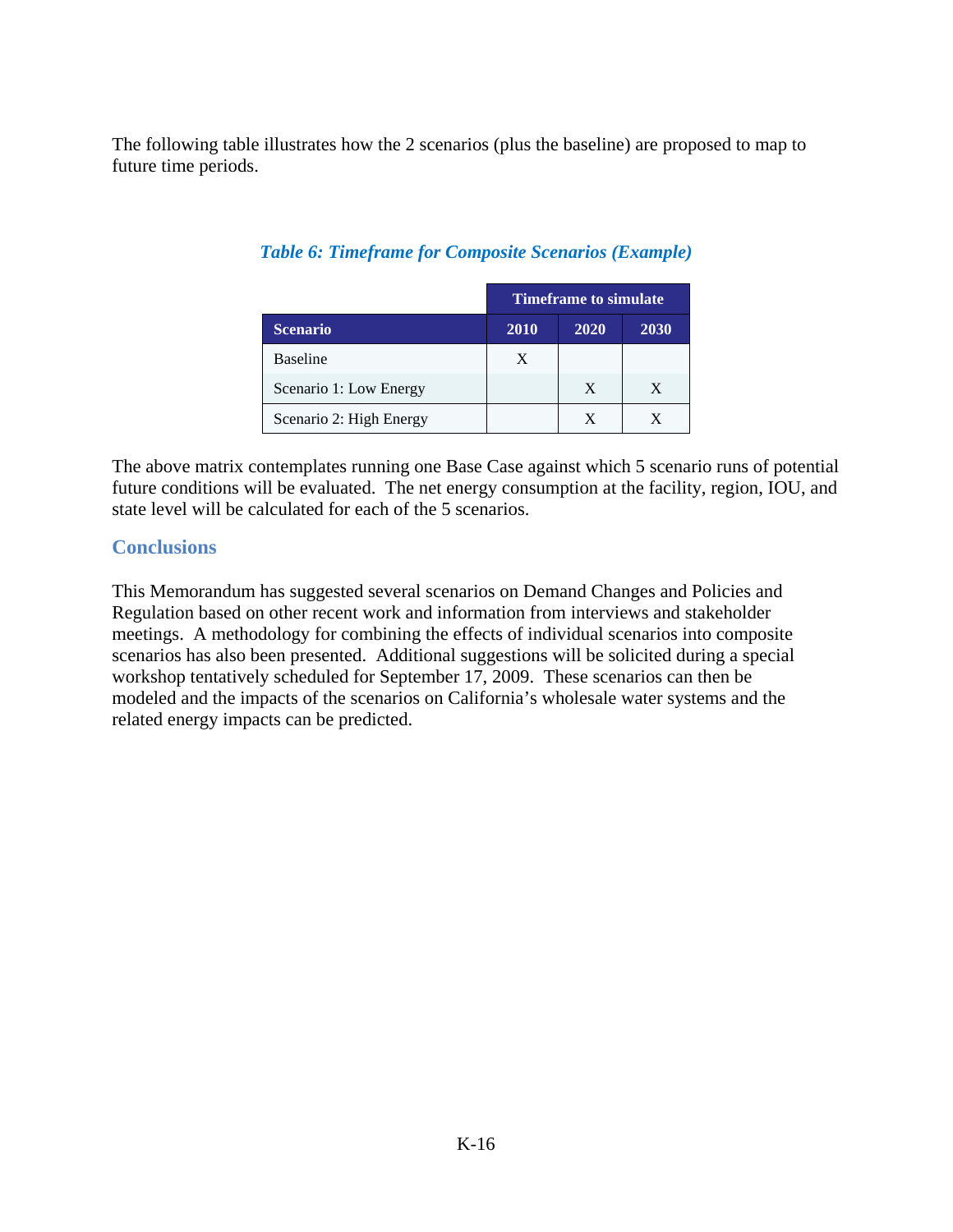# **Appendix A: List of Policies and Regulations Discussed with Stakeholders**

|                                                                  |                                                                                                                                                  | <b>Impact Category</b>                            |                                            |                             |                                    |
|------------------------------------------------------------------|--------------------------------------------------------------------------------------------------------------------------------------------------|---------------------------------------------------|--------------------------------------------|-----------------------------|------------------------------------|
| Policy or<br>Regulation                                          | Description                                                                                                                                      | <b>Shifting</b><br>Timing and<br>mix of<br>Demand | Shifting<br>Timing and<br>mix of<br>Supply | Flow<br><b>Restrictions</b> | Reservoir<br>and Canal<br>Capacity |
| Environmental<br>flow<br>requirements                            | Further restrictions on<br>minimum flows and<br>maximum withdrawals<br>from the Bay Delta                                                        |                                                   | X                                          | $\mathbf x$                 |                                    |
| Flood control                                                    | Lowering reservoir levels<br>required for flood control<br>for additional security<br>against floods                                             |                                                   | X                                          |                             | X                                  |
| Urban<br>conservation<br>(20% in 2020)<br>goal)                  | CA urban water agencies<br>decrease per capita demand<br>by 20% by 2020 per the<br>Governor's goal. AB49<br>attempts to codify this into<br>law. | X                                                 |                                            |                             |                                    |
| Increased use<br>of water<br>efficiency<br>technologies          | use of more efficient water<br>consuming devices and<br>appliances                                                                               | X                                                 |                                            |                             |                                    |
| Increased<br>Agricultural<br>water<br>efficiency<br>technologies | use of more efficient water<br>irrigation methods                                                                                                | $\pmb{\chi}$                                      |                                            |                             |                                    |
| Regional self<br>reliance                                        | See line items below:                                                                                                                            |                                                   |                                            |                             |                                    |
| <i>Increased</i><br>seawater<br>desalination                     | An increased number of<br>desalination plants come<br>online in Southern CA to<br>displace current or future<br>demand from the imports          | $\mathbf{x}$                                      | X                                          |                             |                                    |
| <b>Increased</b><br>brackish water<br>desalination               | An increased number of<br>brackish desalination plants<br>come online in Southern CA<br>to displace current or future<br>demand from the imports | $\pmb{\chi}$                                      | X                                          |                             |                                    |
| <b>Increased</b><br>recycled water                               | An increased number of RW<br>plants displace current or<br>future demand from imports                                                            | $\pmb{\chi}$                                      | X                                          |                             |                                    |
| More storm<br>water<br>recharging                                | Using storm water runoff to<br>recharge GW reservoirs<br>instead of effluent to natural<br>waterways or ocean                                    |                                                   | X                                          |                             |                                    |